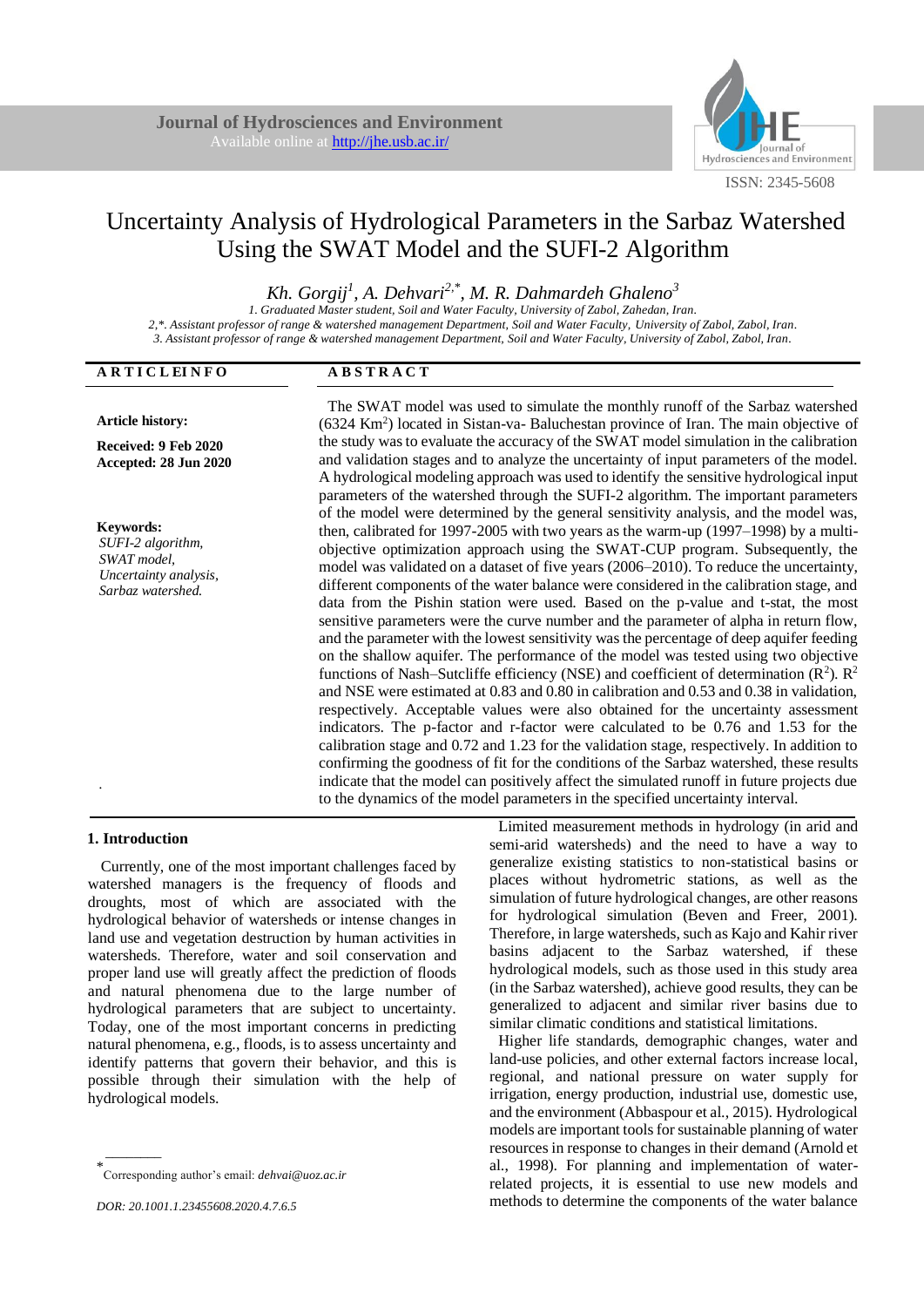of watersheds (Sepehri et al., 2018). Given the recent droughts, it has also become increasingly valuable to plan for water resources management and conservation, as well as the protection of local communities (Khosravian et al., 2019). Many researchers have even used different models to investigate the influence of such parameters as climate change and population growth on water consumption (Akbarpour and Ghoochanian, 2019). These parameters and components are reviewed in the following paragraphs.

Today, there are many hydrological models to calculate water discharge more accurately and faster than traditional measurement methods. One of these models is the SWAT (Water and Soil Assessment Tool), which is a basin-scale model integrated with GIS to improve simulated flow results from precipitation and physical properties of the basin (Ang and Oeurng, 2017). This model is successfully used to simulate runoff, sediment load, and soil nutrients in many basins across Asia, the Americas, and Europe (Di Luzio and Arnold, 2004). Some of the most important studies on runoff simulation and identification of uncertainty of various parameters of watersheds, which have especially been conducted by the SWAT model, are reviewed below.

Arnold et al. (1998) were among the first to simulate the hydrological balance of the Mississippi River Basin in the United States using the SWAT model. Their results showed that large-scale hydrological balance can realistically be simulated using the SWAT model. Zhixiang et al. (2015) simulated the water balance in a mountainous watershed in the northwest of China using the SWAT model calibration. Their research results showed that the model outputs were a suitable and reliable reference for evaluation and water resources management in such basins.

Abbaspour et al. (2007) also used the SWAT model to simulate the processes affecting water, sediment, and nutrient balance in the Tour Basin of Switzerland. The results revealed that the runoff and nitrate simulations performed very well and the sediment and phosphorus simulations performed relatively well. They concluded that the SWAT model can be a very useful tool for watershed management. Alansi et al. (2009) used the SWAT model to simulate river flow in the Barnam watershed with an area of 1,097 Km<sup>2</sup>. The coefficient of determination  $(R^2)$  and the Nash-Sutcliffe coefficient were 0.65 and 0.62 in the monthly runoff calibration stage and 0.93 and 0.92 in the validation stage, respectively. This study shows that the SWAT model is capable of successfully simulating flow in humid tropical areas and can be used to study the effects of land-use change.

In another study, Chantha et al. (2011) used the SWAT model to predict daily runoff, sediment, and organic carbon levels in an agricultural watershed in southwestern France with an area of 1110 Km<sup>2</sup>. The SWAT model predicted that the average annual rainfall (726 mm) of the watershed for the whole simulation period would be divided into evapotranspiration (78.3%), infiltration (14.1%), loss (0.5%), and surface runoff (7.1%). The average surface runoff for the whole simulation period was 138 mm compared to the observed value (136 mm). Finally, they

concluded that the SWAT model simulated the daily runoff values better than the daily sediment values and that it could be a good instrument to study the water balance components in the watersheds, which are heavily affected by the intense agricultural activities, for water management approaches.

Lirong and Jianyung (2012) simulated the monthly flow of the Beijiang River using the SWAT model. The river basin with an area of  $38831.95 \text{ km}^2$  is located in southern China. The studied watershed was divided into 29 sub-watersheds and 345 hydrological response units (HRU). The statistical data for 20 years (1961 to 1990) were used to validate the model. The results showed that the model was capable of accurately simulating the monthly flow of the river.

Also, Salmani et al. (2013) used the SWAT model to optimize rainfall-runoff parameters in the Ghazaghli watershed of Golestan province, Iran. After identifying the sensitive parameters, the flow model was simulated with a relatively average coefficient of determination (0.69 and 0.86). Their results showed the low uncertainty and high accuracy of the model so that most of the observational data were in the range of 95% uncertainty.

Most studies that were reviewed above have been mainly focused on runoff simulation using the SWAT model. Basirani et al. (2015) addressed the sensitivity analysis of the SWAT model for estimating sediment load in the Doiraj watershed. The results as to the estimation of the monthly sediment load using the default coefficients were not satisfactory, but after using the SUFI-2 algorithm and inverse modeling and determining the optimal values of the input parameters to the model, the coefficients of determination and the Nash Sutcliffe improved model performance to an acceptable level.

Another category of research has focused on using the SWAT model to estimate hydrological and hydrogeological parameters. An example is the work of Mostafazadeh et al. (2016) in the Balkhlu Chay watershed in Ardabil province. The results indicated that the most sensitive parameters included curve number, evaporation coefficient from the soil surface, available soil water, precipitation, snowmelt temperature, and lag time of aquifer feeding, which were accurately estimated by the model. Also, in an attempt to estimate the parameters of the model in the Golestan Ghazagli watershed, Jafarzadeh et al. (2016) introduced the curve number as the most sensitive parameter in that watershed. They concluded from the statistical indicators such as coefficient of determination and Nash-Sutcliffe coefficient that the SWAT model could accurately estimate the runoff. In addition, ZareGarizi and Talebi (2017) simulated the water balance of the Qarahsoo watershed in Golestan province using the SWAT model. Their results showed that the SWAT model was suitable for simulating the hydrological parameters of the watershed.

The efficiency of the SWAT model for runoff simulation in large watersheds such as the Talar river basin in Mazandaran province has also been investigated. In this regard, Gholami et al. (2017) obtained results similar to Jafarzadeh et al. (2016) so that they also introduced the runoff curve number as the most sensitive parameter of the model. In 2018, a lot of studies were conducted. For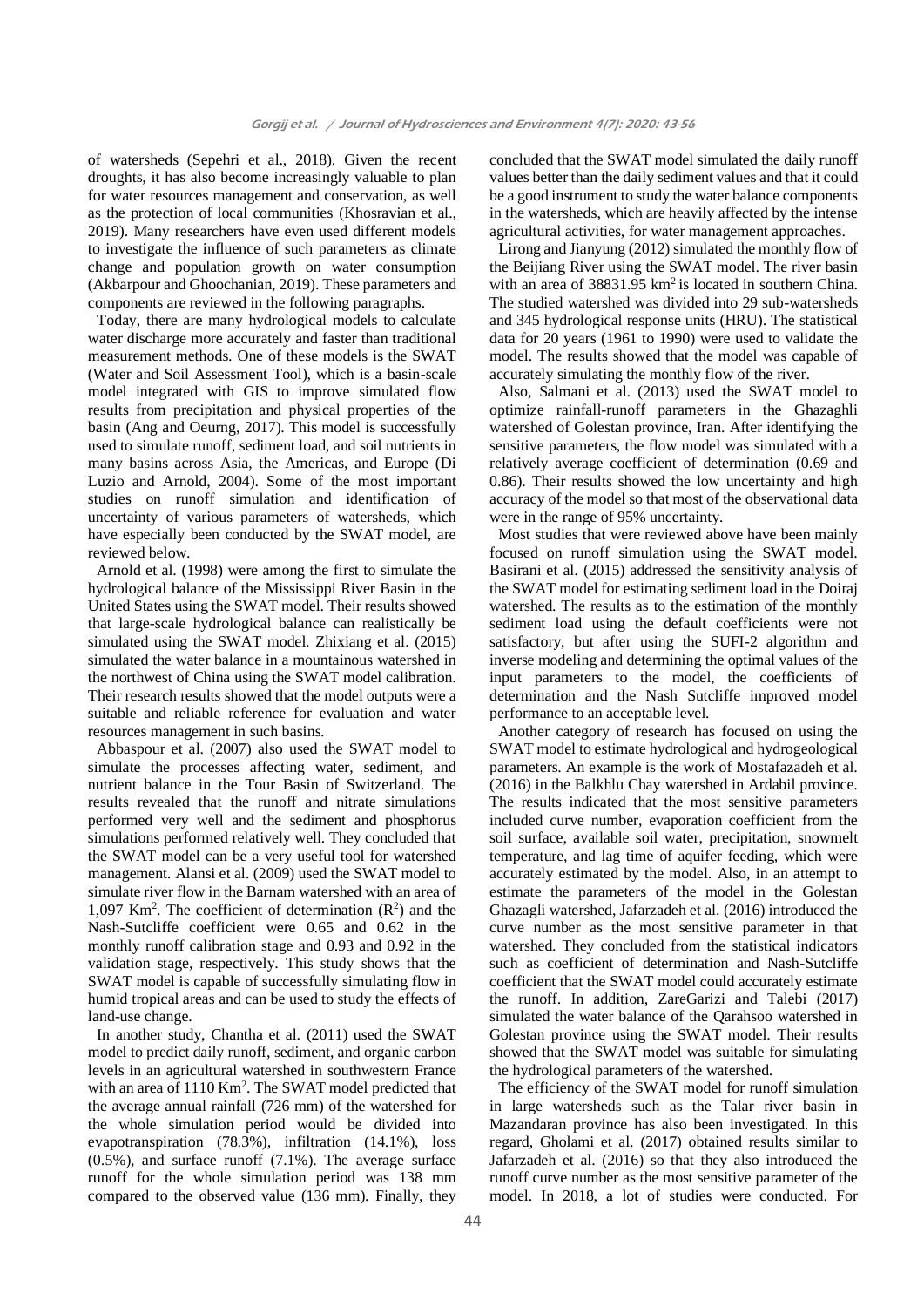example, Aalami et al. (2018) used two types of algorithms, i.e., GLUE and SUFI-2, to calibrate and analyze the uncertainty of hydrological parameters and estimate runoff and suspended load in the Sufi Chai basin in East Azerbaijan. The SUFI-2 method was found to be a more effective algorithm for calibration and determination of the model uncertainty.

Tejaswini and Sathian (2018) also calibrated the SWAT model for the Kunthipuzha watershed using the SUFI-2 algorithm. Calibration was performed for a 7-year period from 2000 to 2006 and validation for a 3-year period from 2007 to 2009. The values of the Nash-Sutcliffe coefficient and the coefficient of determination  $(R^2)$  were 0.81 and 0.82 for the calibration period and 0.73 and 0.88 for the validation period, respectively, implying the very good performance of the model in hydrological simulation. The p-factor and r-factor were 0.69 and 0.47 for the calibration period and 0.57 and 0.51 for the validation period, respectively. SUFI-2 was found to be very convenient and easy to use versus the other automatic calibration methods.

Other examples of research conducted on the SWAT model include Agakhani et al. (2019) in the Taleghan watershed, Tajbakhsh et al. (2018) in Zoshk, Nouri et al. (2019) in the Mehrgard watershed of Semirom, and Rezaei Moghaddam et al. (2019) in the Lenbaran Chay watershed. According to the above studies, the performance of the SWAT model in estimating runoff has been described to be satisfactory. The GLUE and SUFI-2 algorithms have also successfully estimated the model parameters in the validation and calibration stages.

Du et al. (2019) simulated the runoff of the Dagu River Basin in Qingdao, Shandong Province, using the SWAT model. In this study, like other researchers, they used the SWAT hydrological model using Arc GIS software with the inputs including DEM, soil, land use, meteorological and runoff data (observational). The simulations were then performed based on runoff data for 1986-2000 and the sensitive parameters were determined by SWAT-CUP-2012. The coefficient of determination  $(R^2)$  and the efficiency coefficient of Nash-Sutcliffe were determined to be more than 0.8 and 0.70, respectively. Then, the effect of land-use change and climate change on the surface runoff of the Dagu River Basin was investigated. The simulation results had an important reference value and scientific and practical importance for the sustainable development of this basin in the future and the reasonable allocation of water resources.

Salimirad et al. (2020) identified and analyzed the uncertainty of hydrological parameters in the Kardeh watershed using the SWAT model. According to the values of the Nash-Sutcliffe efficiency coefficient of 0.64 in the calibration periods and 0.68 in the validation periods, the developed SWAT model showed good efficiency for simulating runoff in this watershed. The GLUE algorithm

also determined the calibration and validation periods of 68% and 93%, respectively. The results of this study confirmed the good fit of the model and the hydrological parameters had a good fitness with the conditions of the watershed of Kardeh Dam.

Considering the above review of the literature, it should be stated that the SWAT model is a robust tool in the field of soil and water studies (Nasserabadi et al., 2016). Also, the results of recent studies have shown that this model is widely used for various purposes around the world. In other words, it is inferred from the above researches that the SWAT model has worked well both in estimating runoff and suspended sediments and in determining the amount of pollution caused by mineral elements in large river basins. Even in some cases, the performance of the SWAT model in simulating river flow in watersheds with poor hydrological statistics has been reported to be satisfactory (Rode et al., 2010). Therefore, considering the vast area of the Sarbaz watershed  $(6324 \text{ Km}^2)$  and the poor statistical data that exist in most basins of Balochistan, estimating runoff and determining the uncertainty of hydrological parameters of the watershed is not far from expectation. Therefore, the main purpose of this study is to apply and implement the SWAT model to the monthly runoff simulation of the Sarbaz watershed and to evaluate the accuracy of the model simulation in the calibration and validation stages using the SUFI-2 algorithm in SWAT-CUP software.

# **2. Materials and Methods**

# **2.1. Study area**

The great Sarbaz watershed is located in the southeast of Iran between longitudes 60º56' and 61º35' E. and latitudes 26º and 27º05' N. The average elevation of the Sarbaz watershed is 932 meter above sea level, and the area of this basin up to the Pishin hydrometric station is 6324.29 km<sup>2</sup>. According to the statistics of the stations within the watershed, i.e., Sarbaz and Bahouklat stations, the average annual rainfall of the watershed varies from 179.4 to 102.1 mm. This region is subject to frequent monsoons and heavy summer rains. The direction of the river is from north to south and its average annual discharge is about  $6.63 \text{ m}^3/\text{s}$  at the Pishin hydrometric station. The longest main waterway of the watershed is 172 km. The average maximum temperature is 29ºC, and the average minimum temperature is 15ºC. In general, there are 10 main land uses in the region. The highest percentage of land area is poor rangelands (54%) and the lowest is water surfaces (0.1%) (Damadi, 2017). Figure 1 shows the location of the watershed with its hydrographic network and sub-watersheds.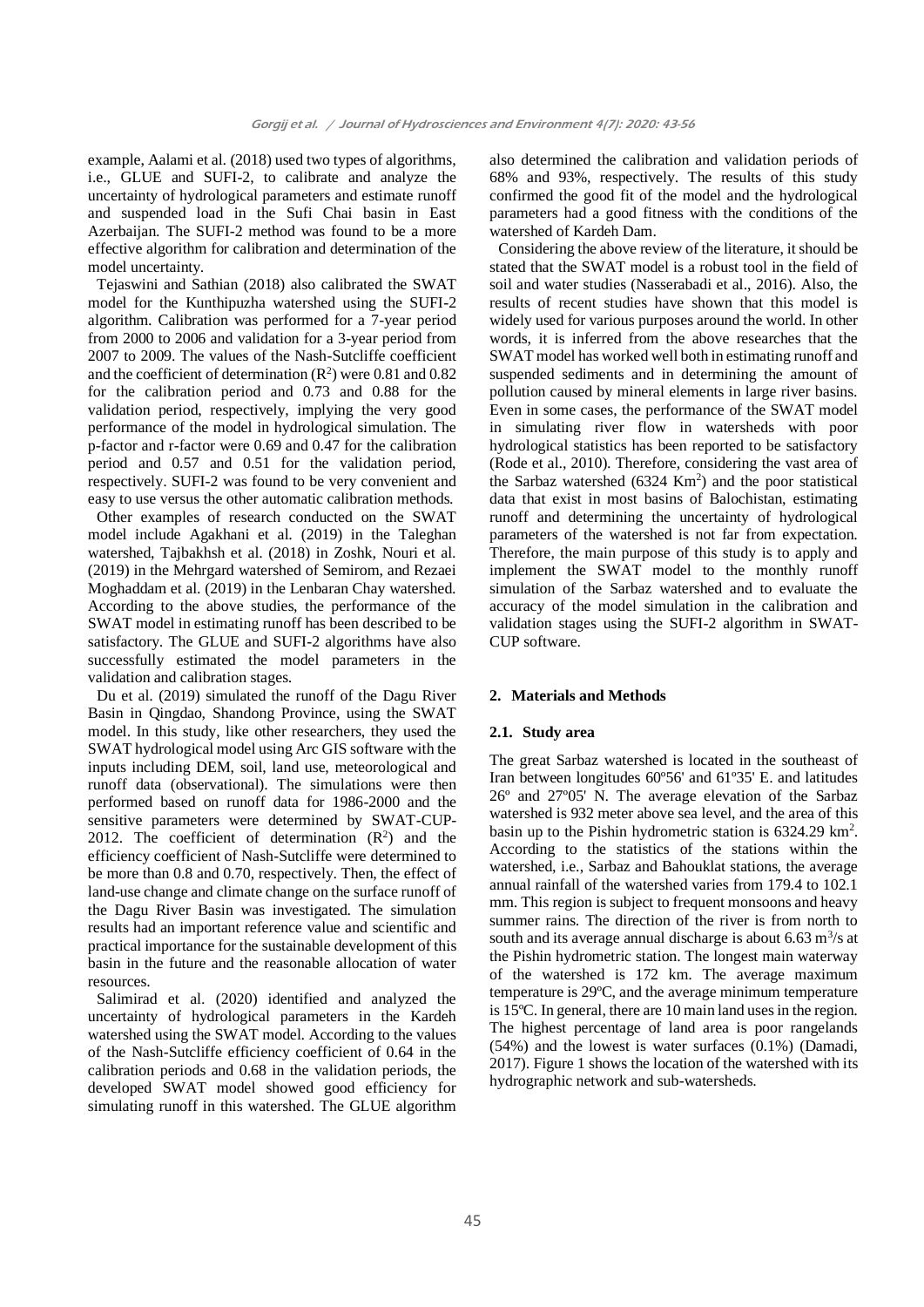



Iran

#### **2.2. Introducing the SWAT model**

SWAT, which stands for Soil and Water Assessment Tool, was first developed and established by Jeff Arnold at the USDA United State Department of Agricultural in 1990 (Arnold et al., 1998). SWAT is a semi-distributed, processbased hydrological model that can simulate hydrological processes, particularly precipitation-runoff. The SWAT model simplifies hydrological processes using balance equations and has many parameters that must be estimated before applying the model (Bayat et al., 2018). The simulation of the watershed system in the SWAT model can be divided into two general sections, including the ground phase and the water phase. The terrestrial phase is related to surface processes and the entry of water, sediment, and chemical elements into the main waterway of each subwatershed. The aqueous phase (routing) simulates the processes of streams and canals, including the movement of water, sediment, and chemicals (Neitsch et al., 2005). Important model processes are as follows:

# **2.3. Hydrological cycle**

In the SWAT model, the hydrological cycle is simulated based on the water balance equation (Arnold et al., 2012). The components of the water balance are shown in Equation 1:

$$
SW_t = SW_0 + \sum_{i=1}^{t} (R_{day} - Q_{surf} - E_a - (1) - W_{seep} - Q_{gw})
$$

in which

*SWt*: Final amount of water in soil (mm),

*SW0*: Initial amount of water in the soil (mm),

*Rday*: Daily rainfall (mm),

*Qsurf*: Amount of surface runoff (mm),

*Ea*: Evapotranspiration rate (mm),

*Wseep*: The amount of water entering from the soil profile into the unsaturated zone (mm),

*Qgw*: Groundwater flow into the main channel (mm)

The water balance for each HRU in the SWAT model is calculated by four storage volumes, including snow, soil profile layer (0-2 m depth), shallow aquifer layer, and deep aquifer layer (Basaltupour and Hosseinzadeh, 2016).

# **2.4. Surface runoff**

In the SWAT model, there are two methods to estimate surface runoff: a) the curve number method and b) the Green-Ampt infiltration relationship (Equation 2) (Tolson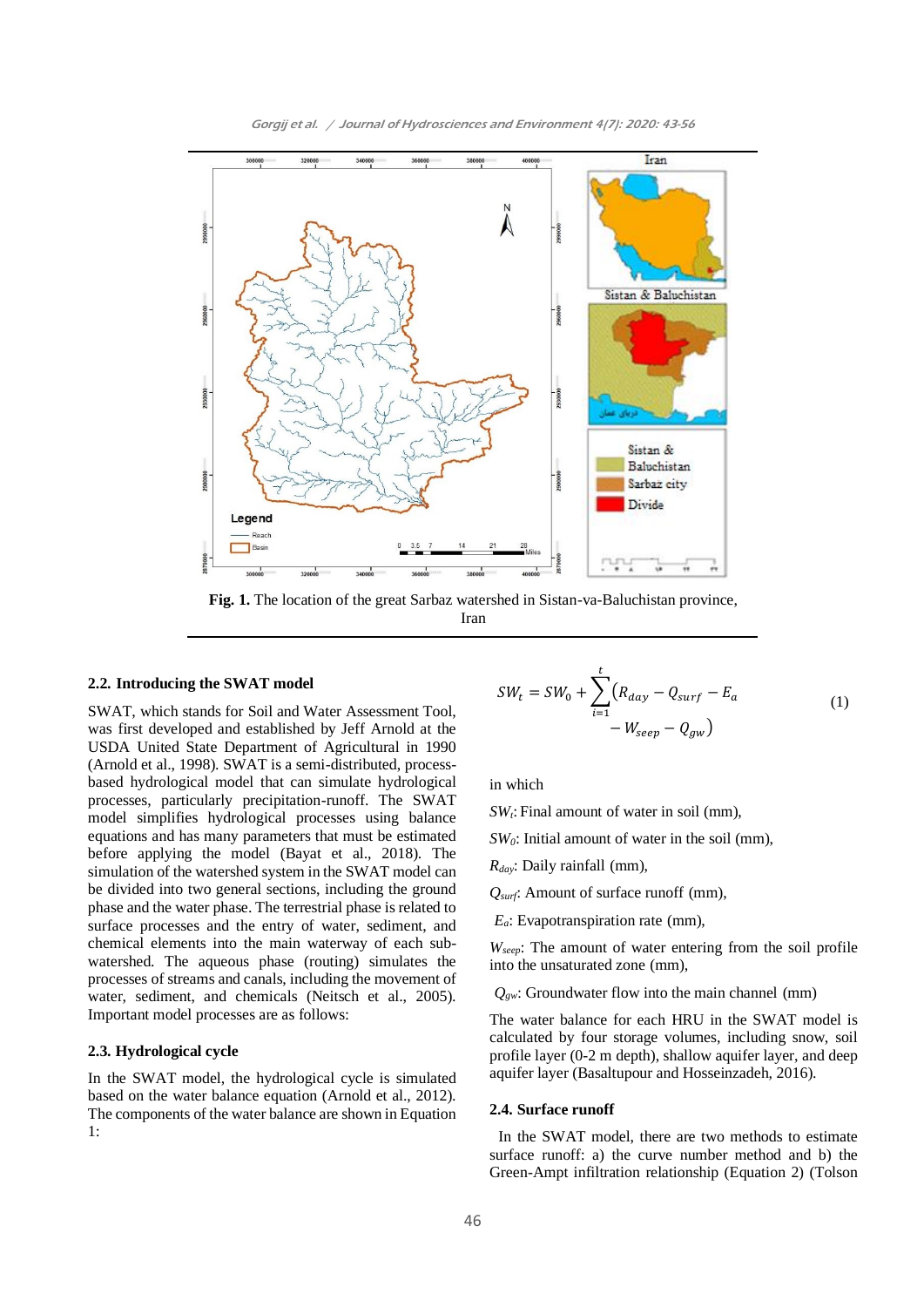and Shoemaker, 2004), the components of which are described below:

$$
Q_{surf} = \frac{\left(R_{day} - I_n\right)^2}{\left(R_{day} - I_a - S\right)}
$$
\n(2)

in which

*Qsurf*: Daily surface runoff *(mm),*

*Rday*: Daily rainfall depth *(mm),*

*S*: Humidity retention parameter in SCS curve number *(mm),*

*Ia*: Initial maintenance or initial amount of water uptake, which includes surface storage, uptake by vegetation, and infiltration before runoff *(mm),*

In the Green-Ampt formula, or Equation (2), the Infiltration velocity is calculated by Equation (3) (Green and Ampt, 1911).

$$
f_{inf,t} = K_e \cdot \left( 1 + \frac{\psi_{wf} \cdot \Delta \theta_v}{F_{inf,t}} \right) \tag{3}
$$

in which

 $f_{inf,t}$ : Infiltration rate at time t  $(mm/hr^{-1})$ ,

 $K_e$ : Effective hydraulic conductivity  $(mm/hr^{-1})$ ,

 $\psi_{wf}$ : Wetting front matric potential *(mm)*,

 $v_{\text{AA}}$  : Volume changes in soil moisture in the wetting front  $(mm/mm^{-1})$ 

 $F_{inf,t}$ : Cumolative infiltration at time *t (mm)* 

# **2.5. Potential evapotranspiration**

In the SWAT model, there are three methods for calculating evapotranspiration: (a) Penman-Monteith method (Monteith, 1965), (b) Priestley-Taylor method, and (c) Hargreaves-Samani method. The parameter requirements of the Penman-Monteith method include air temperature, solar radiation, and relative humidity (Priestly and Taylor, 1972) and the Hargreaves-Samani method requires only air temperature (Hargreaves and Samani, 1985).

The SWAT model estimates soil evaporation and plant evaporation separately based on Ritchie's (1972) method. Evaporation from the soil surface is estimated by an exponential function of soil depth and the amount of water in the soil. Evaporation from plants is also obtained using a linear function with the help of potential evapotranspiration, leaf area index, root depth, and the amount of water in the soil. The moisture content of different soil layers at any time and place is calculated and estimated taking into account the sum of the above factors.

Finally, after determining the surface runoff by the curve number or the Green-Ampt method, the amount of runoff that is to enter the main waterway is calculated. The

Manning equation is used to determine the flow velocity and the variable storage method, or the Muskingum method to routing the flow of water in larger channels. However, it should be noted that the amount of water transfer losses over the flow path and the time delay of surface runoff are also considered for large watersheds, such as Sarbaz, whose concentration time lasts more than one day depending on the intensity of storms.

More details on water balance equations, and in particular the estimation of all components of the water balance equation, are available in Neitsch et al. (2005).

# **2.6. Data used by the SWAT model in the study**

The data required by the model include the basic maps and meteorological variables. The maps include topographic, land use, and soil information layers. Daily statistics of temperature and precipitation of the stations and daily discharge statistics of the stations in the region, especially the runoff discharge of the Pishin sation (located just before outlet), were used and analyzed. Meteorological statistics were received from the Meteorological Organization and hydrometric statistics from the General Directorate of Regional Water of Sistan-va-Baluchestan Province. The time series of statistical data in both meteorological and hydrometric types were collected and used for the period of 1970-2010. The meteorological data included precipitation, minimum and maximum temperatures, wind speed, solar radiation, and relative humidity of Sarbaz and Bahouklat synoptic stations, and the hydrometric data included monthly discharges of the Pishin station in the statistical period of 1997-2010. The types and specifications of the studied stations whose information is used are shown in Table (1).

## **2.7. Hydrological modeling using the SWAT model**

To simulate runoff using the SWAT model, the Sarbaz watershed was first divided into a number of subwatersheds based on the Digital Elevation Model (DEM with 30-m resolution). Then, according to the uniformity and homogeneity of the soil and land-use maps, hydrological response units (HRU) were obtained using DEM. Physiographic characteristics of all hydrological units including slope and waterway dimensions for subwatersheds were calculated and simulated internally by the model based on DEM. This watershed segmentation enables the SWAT model to reflect differences in evapotranspiration for different land and soil uses, increases computational accuracy, and provides a better physical description of the water balance (Judi Hamzehabad et al., 2016).

Two methods can be used to enter or introduce the watershed boundary, sub-watersheds, and hydrographic network to the SWAT model. In the first method, a software package is used in which the format of the prepared maps can be entered into the model, and in the second method, the SWAT model is internally produced by its own algorithms using DEM. In this study, the second method was used to extract watershed divisions, but after applying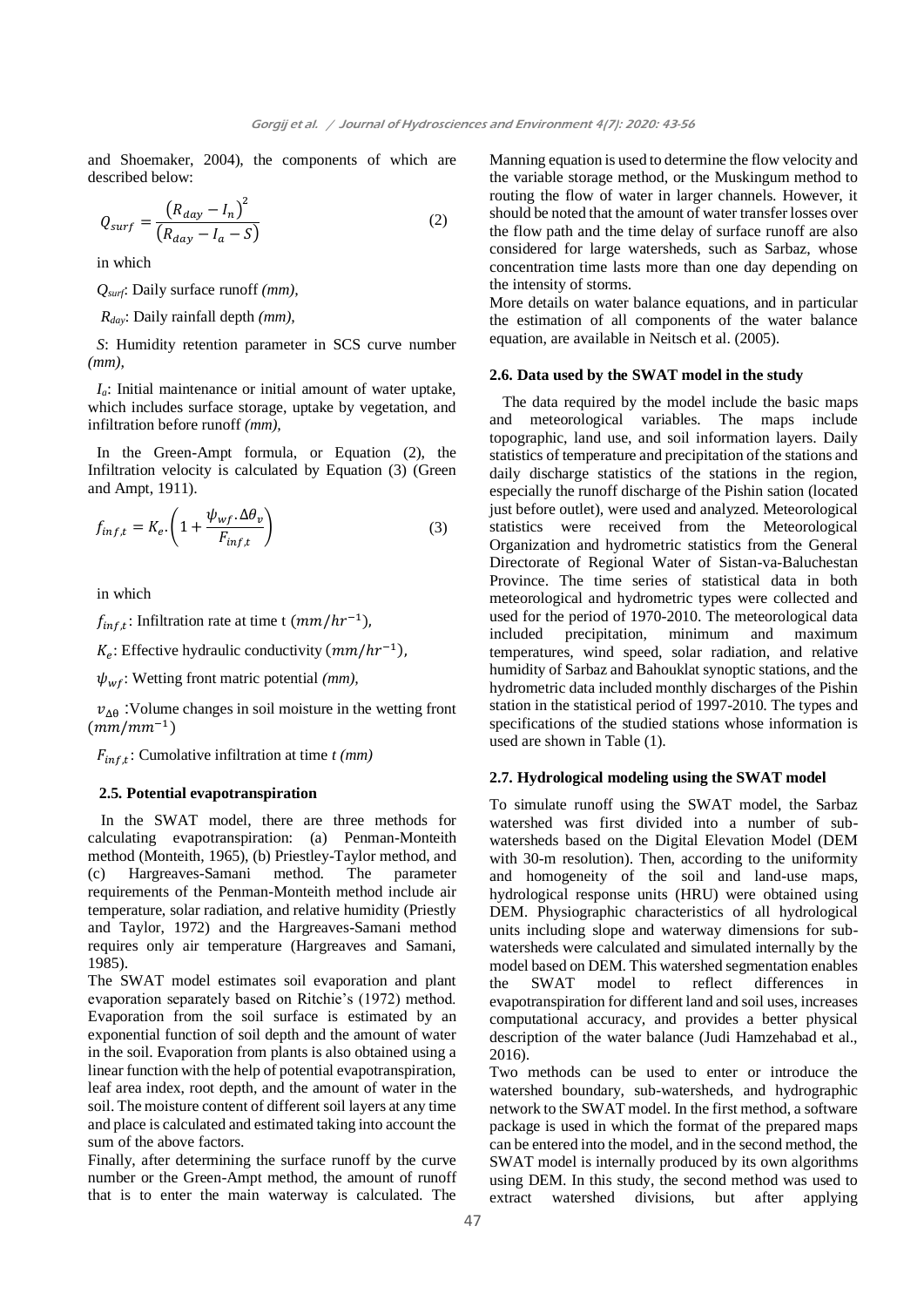improvements (removal of depressions & spikes) which was done on the DEM map. Considering the threshold of 1000 ha as the minimum acceptable area for drainage area, in the end, the Sarbaz watershed was divided into 353 subwatersheds. In the next step, the homogeneous units of HRU were extracted using the overlay technique or superimposing soil maps, land-use, and slope classes (resulting from DEM). In the Sarbaz watershed, some land

-uses, e.g., rangeland (53% of the watershed area), slope classes from 0 to 21 degrees (58% of the watershed area), and loamy soil category (82% of the watershed area), have the largest area in the watershed. Considering the amount of area and predominance of rangeland land-use, slope classes, and soil type in each sub-watershed, 1131 units of almost homogeneous HRU were extracted. The map of the subwatersheds and the drainage network of the Sarbaz watershed are shown in Figure 2.

| Height | <b>Statistical</b><br>period | Latitude            | Longitude           | <b>Station type</b>        | <b>Station name</b> |  |
|--------|------------------------------|---------------------|---------------------|----------------------------|---------------------|--|
| 880    | 1997-2010                    | 26°37'59"           | $61^{\circ}16'00''$ | Automatic<br>rain gauge    | Sarbaz              |  |
| 120    | 1997-2010                    | $25^{\circ}41'59"$  | $61^{\circ}24'35"$  | Evaporation<br>measurement | <b>Bahoukalat</b>   |  |
| 257    | 1997-2010                    | $26^{\circ}07'00''$ | $61^{\circ}37'00''$ | Hydrometric                | Pishin              |  |

**Table 1.** Details of stations used in Great Sarbaz watershed

After mapping the HRUs, the meteorological data on daily precipitation and minimum and maximum daily temperatures of the Sarbaz and Bahouklat stations were entered into the model. To compare the measured and simulated results through the model and evaluate the SWAT model in runoff simulation, the monthly discharge data of the Pishin hydrometric station for the period of 1997-2010 were used. Also, to calibrate, validate, and analyze the uncertainty of the model parameters, the SUFI-2 algorithm was used in the SWAT-CUP software. Finally, the correlation coefficient  $(R^2)$ , efficiency coefficient of Nash-Sutcliffe (ENS), p-factor, and R-factor indices were used to evaluate the model's capability of simulating the flow of observational data from the Pishin station and to identify and analyze the uncertainty of the model parameters.

# **2.8. Validation, calibration, and analysis of the uncertainty of model parameters**

In this study, the SUFI-2 algorithm in SWAT-CUP software was used as one of the optimized and successful algorithms to identify the parameters of the SWAT model. The reason for choosing the SUFI-2 program was its capability of managing a large number of parameters, simultaneity of sensitivity and uncertainty analyses, calibration, and model validation. Since the selection of appropriate values for model calibration is a timeconsuming and costly process, reverse modeling was used as a suitable method for calibration and uncertainty analysis. The SUFI-2 model actually is the opposite of the SWAT model. That is, it takes observational data and the allowable range of model parameters involved in calibration (Abbaspour et al., 2007).

# **2.9. Criteria for uncertainty analysis by the SUFI-2 algorithm**

The SUFI-2 method considers all uncertainties, including input uncertainties (such as rainfall), conceptual model, parameters, and measured data in modeling. The uncertainty, which includes all the above, is measured by an index called the p-factor, which represents the percentage of measured data that falls within the 95% uncertainty band  $(95<sub>PPU</sub>)$ . The  $95<sub>PPU</sub>$  criterion is obtained by calculating the corresponding values of 2.5% probability as low limit and 97.5% as high limit using 5% omission of very bad simulations. Since the effect of all uncertainty factors is reflected in the measured variable, the p-factor is a good measure of the strength of the uncertainty analysis performed. The R-factor is another parameter that determines the uncertainty analysis in the SUFI-2 program, which is the average 95% confidence bandwidth obtained by dividing the standard deviation of the simulation data by the actual data. Theoretically, the numerical values of rfactor and p-factor are in the range of 0-100% and zero to infinity, respectively. But in practice, it is not possible to reach such figures (Abbaspour, 2015). Now, the details of the steps in the SUFI-2 method are provided:

1- In the first step, the objective function  $g(\theta)$  and the factors range  $\{\theta$ abs min  $*$   $\theta$ abs max} are defined.

2- The Latin cube sampling method in the range defined in the previous stage is used to generate a set of factors and the value of the objective function for each set of factors. The values of the objective function are evaluated using the Jacobin matrix *j* and the matrix and covariance of factors *c* according to Equation 4.  $(S_g^2)$  is the variance of the values of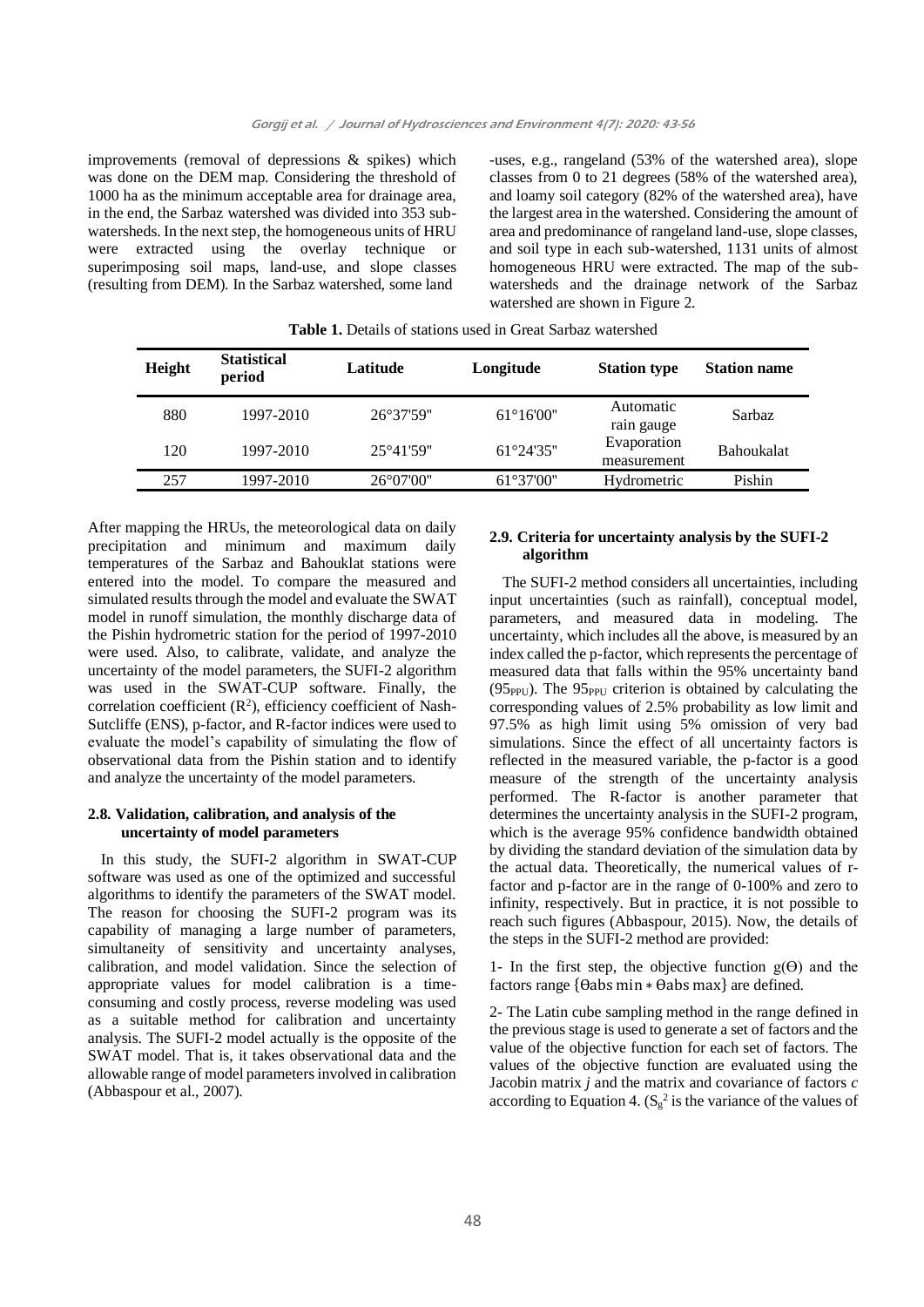

Gorgij et al. / Journal of Hydrosciences and Environment 4(7): 2020: 43-56

**Fig. 2.** Hydrographic map and boundary of hydrological response units of the great Sarbaz watershed

the objective function, obtained from running the model m times using *n* numbers of factors.)

$$
J_{ij} = \frac{\Delta_{gi}}{\Delta \theta_j} \cdot i = 1 \cdots c_2^m = 1 \cdots n
$$
  

$$
c = S_g^2 (J^T J)^{-1}
$$
 (4)

where  $\Theta$ j\* is the value of the  $\Theta$ j parameter in the optimal objective function and *v* is the degree of freedom or m-n.

3- The 95<sub>PPU</sub> interval is calculated. Then, the p-factor and the r-factor indices (the percentage of observed data that fall into the  $95<sub>PPU</sub>$  interval) are determined by Equation 5:

$$
r - factor
$$
  
= 
$$
\frac{\frac{1}{n} \sum_{t=1}^{n} (Y_{tj.97.5\%}^{M} - Y_{tj.2.5\%}^{M})}{Q_{obs}}
$$
 (5)

where  $Y_{tj.2.5\%}^{M}$  and  $Y_{tj.97.5\%}^{M}$  represent the upper and lower boundaries of the uncertainty of  $95_{\text{PPU}}$  and  $Q_{obs}$  is the deviation criterion from the observed data. The best results are obtained when 100% of the measured data overlap with  $95<sub>PPU</sub>$ . In other words, the p-factor is equal to 1 and the rfactor is less than zero. If the values of these two indices are satisfactory, the defined interval of factors will be a subsequent probability distribution; otherwise, the new interval of factors will be calculated based on Equations (6) and (7), and steps 1 to 4 will be repeated.

$$
\theta_{j.min,new} = \theta_{j.lower} = \theta_{j.lower} - \max\left(\frac{\theta_{j.lower} - \theta_{j.min}}{2}, \frac{\theta_{j.max} - \theta_{j.upper}}{2}\right)
$$
\n
$$
\theta_{j.max.new} \tag{6}
$$

$$
= \theta_{j.upper} + max\left(\frac{\theta_{j.lower} - \theta_{j.min}}{2} \cdot \frac{\theta_{j.max} - \theta_{j.upper}}{2}\right)
$$
\n(7)

# **2.10. Evaluation criteria of model performance**

Other evaluation indices of the model performance are correlation coefficient  $(R^2)$  and Nash-Sutcliffe efficiency coefficient (NSE), which were used in this study to measure the accuracy of the model at the validation and calibration stages.  $\mathbb{R}^2$  (coefficient of explanation or determination) indicates the correlation between the observed and simulated values using the regression analysis method, and its value varies between 0 and 1. If all predicted and measured values are equal, the value of the coefficient of determination will be equal to 1 (Equation 8).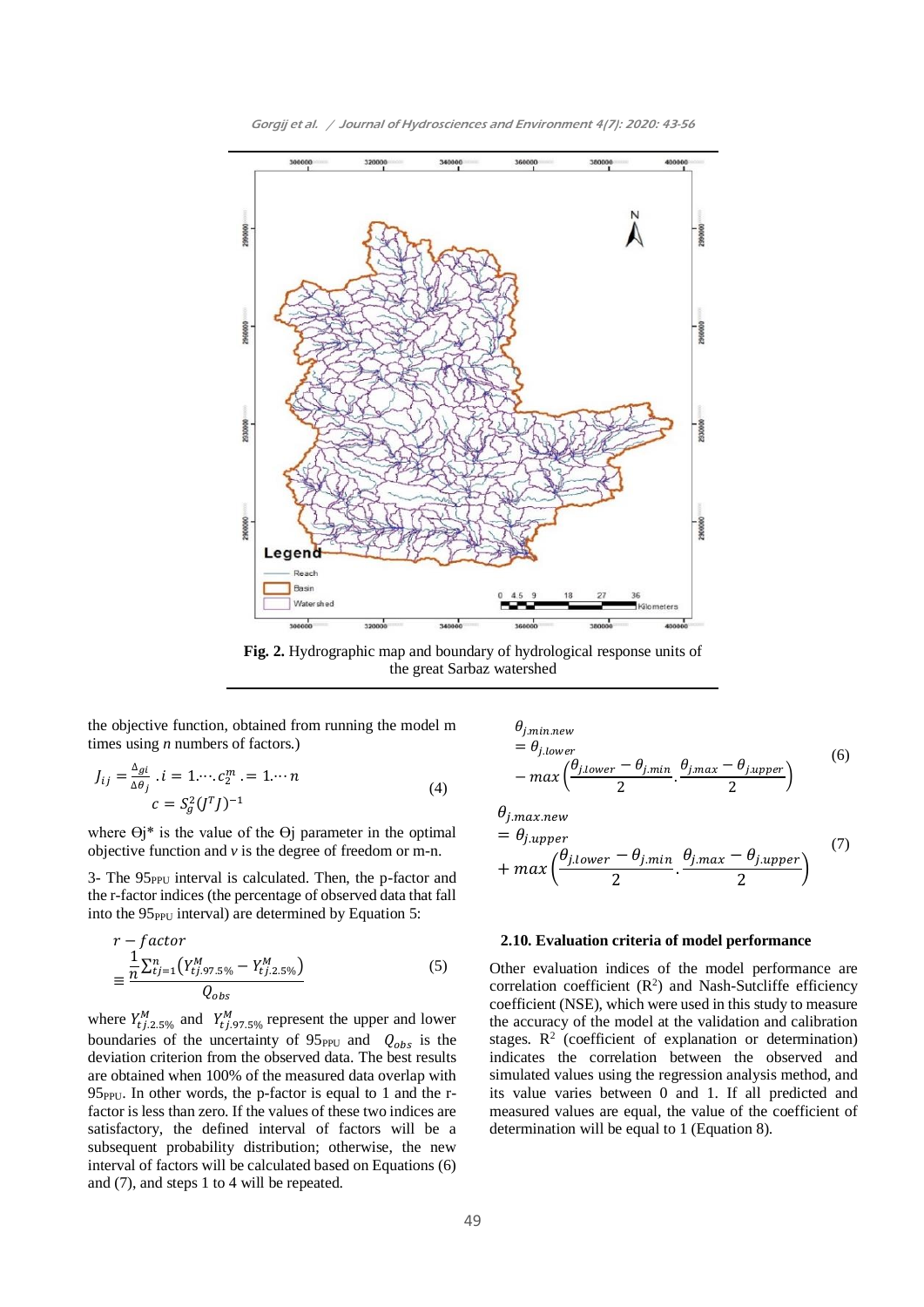$R^2$ 

$$
= \frac{\left[\sum_{i=1}^{n} (Q_i^{\text{sim}} - \bar{Q}_i^{\text{sim}}) (Q_i^{\text{obs}} - \bar{Q}_i^{\text{obs}})\right]^2}{\sum_{i=1}^{n} (Q_i^{\text{sim}} - \bar{Q}_i^{\text{sim}})^2 \sum_{i=1}^{n} (Q_i^{\text{obs}} - \bar{Q}_i^{\text{obs}})^2}
$$
(8)

where,  $Q_i^{sim}$  and  $Q_i^{obs}$  represent simulated and observed values and  $\overline{Q}_i^{sim}$  and  $\overline{Q}_i^{obs}$  show mean simulated and mean observed values, respectively.

The Nash-Sutcliffe coefficient is another index that explains the relative difference between simulated and observed values, which is expressed as Equation 9 (Moriasi et al., 2007).

$$
NS
$$
  
=  $1 - \frac{\sum_{i=1}^{n} (Q_{mi} - Q_{si})^2}{\sum_{i=1}^{n} (Q_{mi} - \bar{Q}_m)^2}$  (9)

where  $Q_{si}$ ,  $Q_{mi}$ , and  $\overline{Q}_m$  represent simulated discharge, measured discharge, and mean measured values, respectively.

# **3. Results and Discussion**

#### **3.1. Calibration and uncertainty analysis**

The relative importance of the input parameters in the calibration phase is evaluated according to its output type, and typically using the sensitivity analysis. Due to the fact that many parameters in the SWAT model are involved in simulating the monthly runoff, it is important to understand the watershed characteristics and hydrological processes based on data availability and before running the model in the calibration phase. Therefore, eliminating the parameters that had less impact on the monthly discharge of the Sarbaz watershed was one of the most important tasks in this study. However, before the calibration and validation of the model using SWAT-CUP software, the parameters that had a greater impact on the average monthly discharge of the watershed were identified. To perform the sensitivity analysis, different parameters with different minimum and maximum ranges were tested. Finally, 20 parameters were selected based on personal experience and the literature review. But, because, unlike the previously selected hydrological parameters, the parameters of this research had different ranges relative to the final selected parameters, it was once again implemented in SWAT-CUP software to obtain better results. In summary, to perform uncertainty analysis, we tried to pay attention to various parameters and processes that were more effective in simulating the monthly runoff. Finally, 10 parameters were selected out of the 20 parameters for sensitivity analysis in this study (Table 2) based on the personal experience and literature review (Nasserabadi et al., 2016; Akhavan and Judy Hamzehabad, 2015; Jalalvand et al., 2016; Kavian et al., 2017; Aalami et al., 2018; Salimirad et al., 2020).

In this study, the general sensitivity analysis was used to identify sensitive parameters to perform the calibration step. As shown in Table (2), the most important parameters in

terms of the degree of sensitivity are the SCS curve number for medium humidity conditions, baseflow alpha-factor (alpha parameter in return flow), effective hydraulic conductivity of the bed in the main channel, the average available water capacity of the soil layer, and so on. The parameters with higher t-stat and lower p-value are ranked in Table 2 in terms of importance, sensitivity, and impact on the average monthly flow rate, respectively. Finally, after several times of model execution, the SUFI-2 algorithm determined the sensitivity of the parameters using the p-value and t-stat criteria. Accordingly, any parameter that has a higher t-stat value and a lower p-value (close to zero) was introduced as a sensitive parameter. Since the selected parameters had both higher t-stat and lower pvalue, they were classified in Table 2 according to their importance and sensitivity to the average monthly flow rate.

According to Table 2, the parameter "curve number for medium humidity conditions (r-CN2.mgt)" has the highest and the parameter "percentage of deep aquifer feeding from the shallow or non-enclosed aquifer (v\_RCHRG\_DP.gw)" has the lowest effect on the monthly discharge of the watershed. In other words, the parameter with the lowest pvalue index and the highest t-stat value was recognized as the highly sensitive parameter and the parameter with the highest p-value and the lowest t-stat value was recognized as the less sensitive parameter among these 10 parameters, respectively. Nasserabadi et al. (2016), Akhavan and Judy Hamzehabad (2017), Kavian et al. (2017), Aalami et al. (2018), Rezaei Moghadam et al. (2019), and Salimirad et al. (2020) reported similar results as explained in this study. This conclusion shows that in most watersheds where the SWAT model is used to estimate the monthly flow, almost most of the selected parameters in calibration stage represent the environmental and geographical similarities within these areas, and there is a large percentage of commonality between these parameters in terms of parameter range and type.

After preparing the necessary information, the SWAT hydrological model was calibrated using the observed data from 1997 to 2005 for 9 years including 2 years as the warm-up (1997–1998) and the average monthly flow measured at the Pishin hydrometric station. In the calibration stage, an attempt was made to make the model compatible as much as possible in the study area by improving the parameters and reducing the model errors. In fact, calibration involves changing the values of the model parameters in such a way that when comparing the values predicted by the model with the observed (measured) data, the difference between them is minimized.

To optimize the initial range of input parameters, it was assumed that the statistical distribution of the parameters in those ranges was uniform, so using the general sensitivity analysis, 485 samples were selected from each interval. Then, by combining 485 samples from each of the 10 parameters, the SWAT model was implemented and calibration indices were calculated. Finally, this process achieved the desired results, shown in Table (3), after 6 steps and performing 485 repetitions in each step.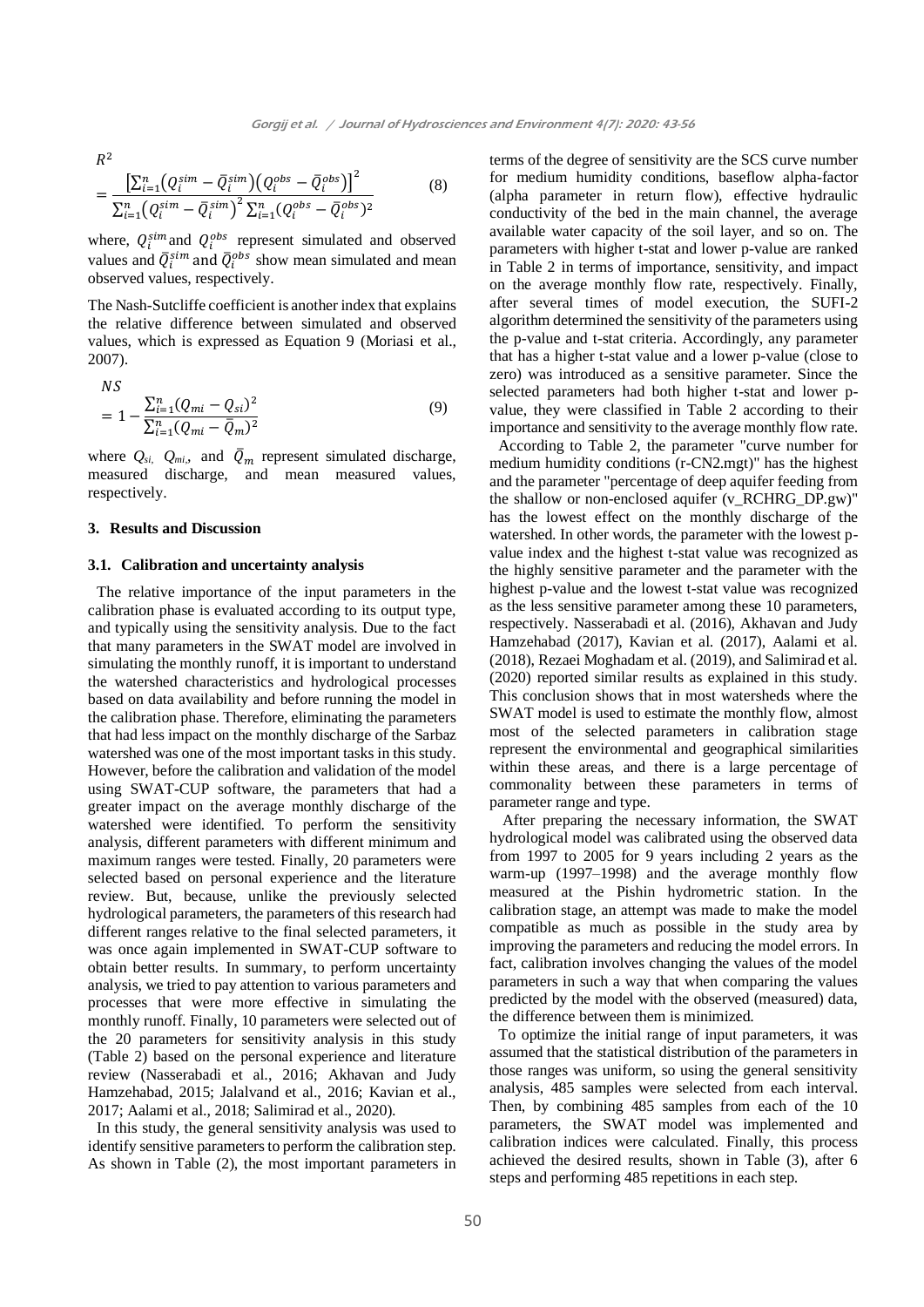| t-Stat   | $P-$<br>Value    | Description                                                                                                                                                                | Parameter name       | Sensitivity<br>rank |
|----------|------------------|----------------------------------------------------------------------------------------------------------------------------------------------------------------------------|----------------------|---------------------|
| 24.08    | $\boldsymbol{0}$ | SCS runoff curve number<br>for medium moisture condition (II)                                                                                                              | r-CN2.mgt            | 1                   |
| 15.13    | $\overline{0}$   | Baseflow alpha factor (days)                                                                                                                                               | v_ALPHA_BF.gw        | $\overline{2}$      |
| $-10.27$ | $\boldsymbol{0}$ | Effective hydraulic conductivity of<br>the bed in the main channel $(mm / h)$                                                                                              | v_CH_K2.rte          | 3                   |
| $-2.38$  | 0.01             | Available water capacity<br>of the soil layer (mm/mm)                                                                                                                      | $r\_SOL\_AWC(1).sol$ | $\overline{4}$      |
| $-1.40$  | 0.16             | Time delay for aquifer recharge (day)                                                                                                                                      | v_GW_DELAY.gw        | 5                   |
| $-1.01$  | 0.31             | Average slope gradient in HRU                                                                                                                                              | r_HRU_SLP.hru        | 6                   |
| 0.94     | 0.34             | Water absorption factor by plants                                                                                                                                          | v_EPCO.hru           | 7                   |
| $-0.77$  | 0.43             | Infiltration rate in deep aquifer or<br>capillary rise from shallow aquifer                                                                                                | v_GW_REVAP.gw        | 8                   |
| 0.76     | 0.29             | Minimum amount of water storage in<br>the shallow aquifer that is required to<br>start the evaporation of groundwater<br>through capillary or deep aquifer<br>feeding (mm) | v-REVAPMN.gw         | 9                   |
| 0.99     | $\boldsymbol{0}$ | Deep aquifer recharge from shallow<br>or un-confined aquifer (%)                                                                                                           | v_RCHRG_DP.gw        | 10                  |

#### Gorgij et al. / Journal of Hydrosciences and Environment 4(7): 2020: 43-56

| Table 2 - Selected parameters after sensitivity analysis for the calibration stage |
|------------------------------------------------------------------------------------|
|------------------------------------------------------------------------------------|

**Table 3.** Performance evaluations for the monthly discharge simulation

| <b>Validation</b> | <b>Calibration</b> | <b>Index</b>                      |
|-------------------|--------------------|-----------------------------------|
| 0.53              | 0.80               | Nash-Sutcliffe                    |
| 0.38              | 0.83               | Explanation<br>coefficient $(R2)$ |
| 0.72              | 0.76               | p-factor                          |
| 1.23              | 1.53               | r-factor                          |

Figure (3) shows the two hydrographs (monthly average flow diagram) of the observed and predicted flow at the selected station after the final calibration, and Table (3) show the performance evaluations for the monthly discharge simulation that is related to indices of determining the uncertainty and the objective function used to evaluate the model performance. It can be concluded that the index of coefficient of determination  $(R^2)$  and Nash-Sutcliffe Efficiency (NSE) are relatively high, and this implies that the correlation between observational and simulated data are strong in calibration stage. Based on the results of Nash and Sutcliffe (1970) and Zuo et al. (2014), if  $\mathbb{R}^2$  and NSE are greater than 0.75, the performance of the model is

interpreted as excellent and satisfactory. Also, since the value of the objective function  $(R^2)$  is 0.83 and exactly between the range of 0.75 to 1 (0.83) according to its performance ranking provided by Moriasi et al. (2007), so it can be stated with certainty that the simulation results in the calibration phase are satisfactory. Also, based on the value of  $\mathbb{R}^2$  obtained after 6 steps with 485 repetitions in each step, the model can be used for hydrological modeling by the users.

Finally, the p-factor and r-factor uncertainty indices for the calibration period were 0.76 and 1.53, respectively. The rfactor is a statistic that shows the average bandwidth of uncertainty at 95<sub>PPU</sub>, and the closer it is to zero, the more accurate the model is. According to the classification presented by Abbaspour et al. (2015), the p-factor of 1 and r-factor of 0 indicate the complete conformity of the values predicted by the model and measured in the hydrometric station, and the farther the values of these two indicators are from these two values, the lower the simulation accuracy is. The value of p-factor statistic calculated in this study was 0.76. The p-factor index shows that more than 75% of the observational data are within the 95% uncertainty band  $(95<sub>PPU</sub>)$ , which indicates a very good calibration of the model based on this index.

The r-factor index, which represents the bandwidth of calibration uncertainty in calibration, is relatively high – about 1.53. According to Abbaspour et al. (2007), when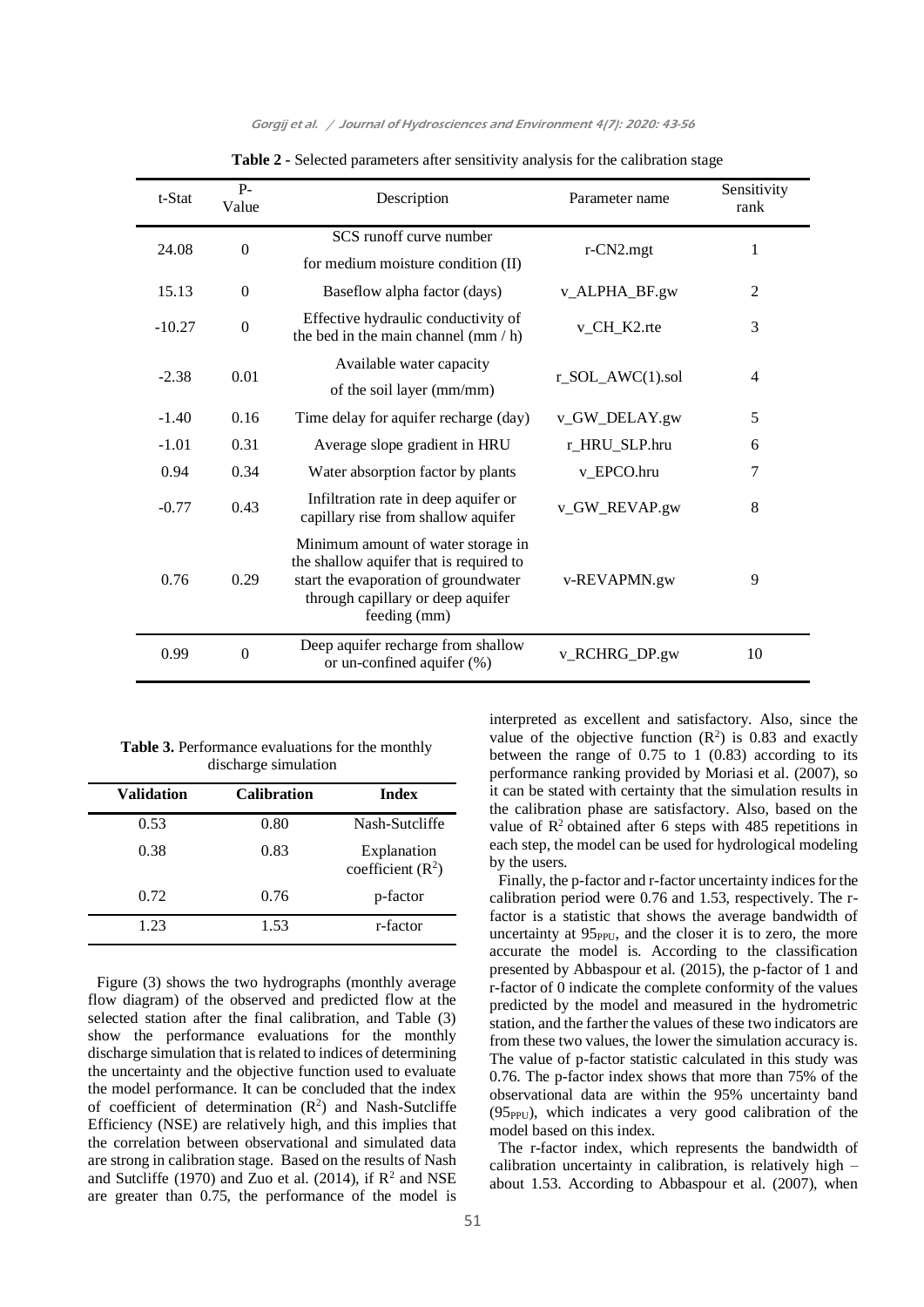accessing and using high quality measured data, an r-factor of  $\leq 1$  indicates relatively low uncertainty and a desirable calibration. The simulation results of the model with the discharge data of the Pishin station from 1997 to 2010 showed that based on the value of indicators uncertainty

analysis is within the desired range. In other words, according to the value of the objective function  $\mathbb{R}^2$  (0.83), it was found that there was 83% correlation between observational and simulated data within the uncertainty bandwidth.



**Fig. 3.** Monthly simulated and calibrated discharges of different objective functions compared with observed data of Sarbaz watershed

The observational and best-simulated hydrographs (Figure 3) and the performance evaluation indicators of the model (Table 3) imply that, in general, the time matching of the hydrograph peak and trough points show good fit. This is the reason why the objective function value was calculated to be good and the coefficient of determination  $(R^2)$  is relatively high (0.83). However, despite the fact that the Sarbaz River is mainly seasonal and non-permanent, and the studied watershed is facing a lack of relatively accurate hydrometric data, the coefficient of determination in the calibration phase in this 9-year period clearly shows that there is a strong correlation between the observational data and the data estimated by the model. The monthly flow rate (discharge) in the two hydrographs (observed and estimated) during the period is also relatively well fitted in most cases, and in general, the flow rate as shown in Figure 3 is slightly higher than the actual observed values in some months of the year. In other words, it has been overestimated. In general, the results of the SWAT running model in the calibration stage and the review of model performance indicators show that the model with the default values of the specified parameters has been capable of well simulating the time and amount of monthly peak flows. As a result, considering the quantity of evaluation indicators, it can be stated that the SWAT model has acceptable and desirable accuracy for the simulation of runoff in the Sarbaz watershed.

parameters of the model, not every model can be recommended for simulation in the region; and certainly, the use of more accurate data with a longer time-base can improve the simulation results and effectively increase the performance accuracy of the model. **3.2. Validation of the average monthly flow rate** 

However, it should not be forgotten that without calibration and analysis of the uncertainty of input

Model validation was performed by repeating the same process as calibration. The difference is that during this period, the input parameters were not optimized, but the optimized parameters of the calibration stage were used. After determining the optimal range for the model parameters in the calibration stage, the SUFI-2 method was run once again using the optimal range of the parameters and flow data for the validation period with a time-base of 4 years (2006 to 2010). Also, the monthly average flow rate of the measured data of the Pishin hydrometric station (from 2006 to 2010) was used to compare the results between observed and predicted values by the model.

Figure (4) shows the hydrographs of the monthly average flow rate between measured and predicted flows at the validation stage. The results of NSE,  $R^2$ , p-factor, and rfactor indices were obtained for the whole watershed, and these results are also shown in Table (3) for the selected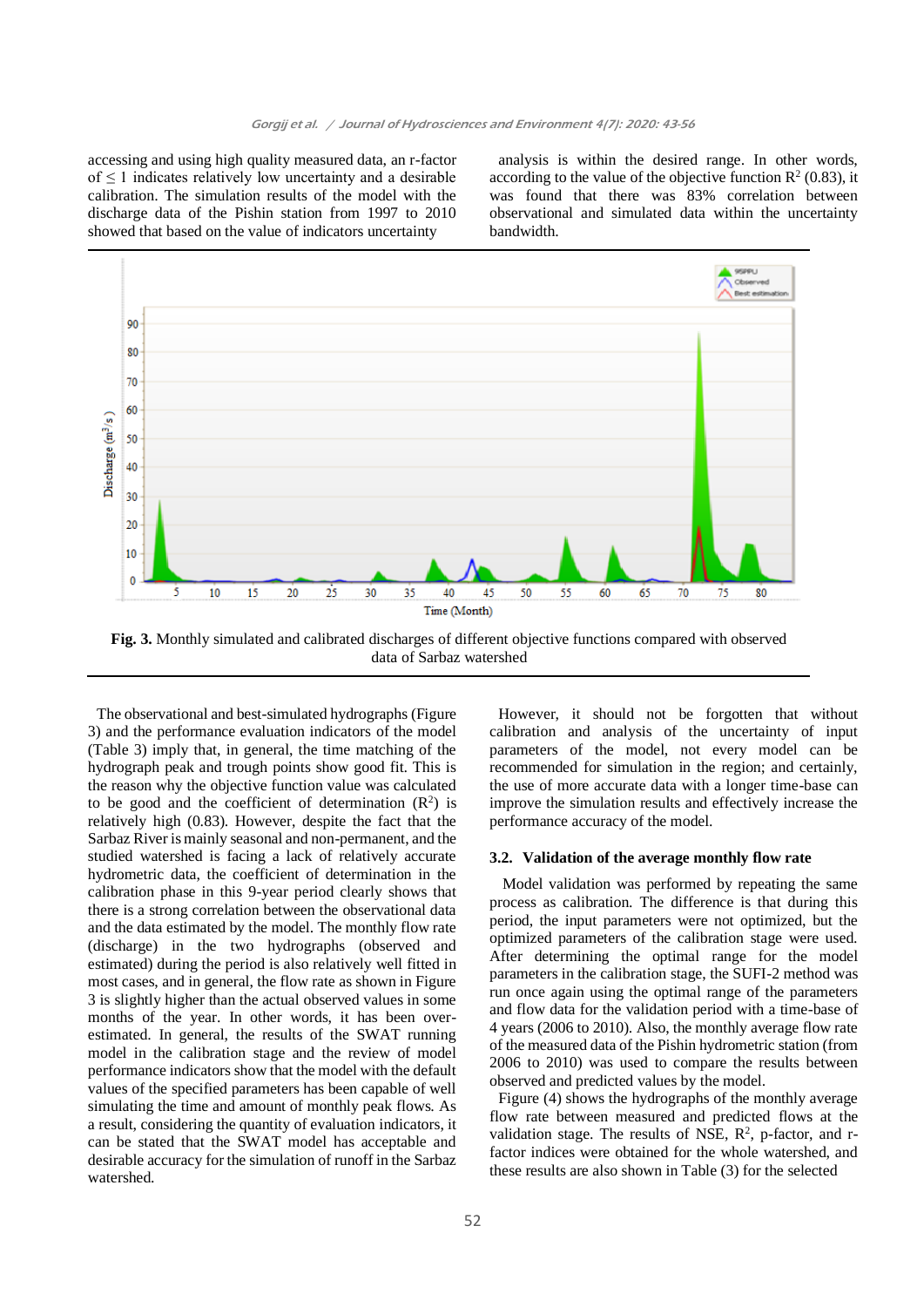

Gorgij et al. / Journal of Hydrosciences and Environment 4(7): 2020: 43-56

**Fig. 4**. Monthly simulated and validated discharges of different objective functions compared with the observed data of the Sarbaz watershed

In general, the appearance of the observed and simulated hydrographs and the performance evaluation indices of the model show that the overlap status of the hydrographs at the validation period is good and acceptable. The difference is that the values of p-factor and r-factor have decreased slightly at the validation stage towards zero. This indicates that the input parameters have appropriately been selected for the use at the validation step. But, the  $R^2$  and NSE have drastically been decreased in contrast to the calibration stage. The reduction of the objective function  $\mathbb{R}^2$  and NSE used in the validation period compared to the calibration period shows that the correlation between the measured and simulated data is less than the calibration period. The lower objective function could be natural in such watersheds possibly due to the lower accuracy of the measured data while recording them at the Pishin hydrometric station during this period (2006 to 2010). However,  $R^2$  and NSE in many studies (Raoof et al., 2007; Meamarian et al., 2019; Yuan and Forshay, 2020) show that somehow these values decrease at the validation stage. Another reason for the decrease in  $\mathbb{R}^2$  and NSE at the validation stage is that by comparing the observed data between calibration and validation stages, it was found that the amount and percentage of observational data that is within the 95% uncertainty bandwidth have also decreased by 4% during the validation period compared to the calibration period. This, in turn, reduces  $R^2$  and NSE between the observed and estimated data at the validation stage.

In these studies, the model performance is very important as not only does it justify the application of the model to the study area but it also validates the efficiency of the SWAT model in the Sarbaz watershed. Uncertainty bandwidth has also decreased during the validation period, which is due to the reduction in the value of the objective function used in this period. Reducing uncertainty and the approach of the

values of uncertainty indices (p-factor and r-factor) to ideal values are very important in these studies. Since these watersheds are not equipped with automatic hydrometric stations, if water resources management or watershed management plans are implemented within these areas, it can affect the estimation of runoff with different return periods. Therefore, the dynamics of the model parameters in the specified uncertainty interval can affect the simulated runoff in future projects.

## **4.Conclusion**

Nowadays, many hydrological models have been developed to simulate runoff at the watershed scale. Choosing a suitable model may not be easy due to their great variety and the need to calibrate the models. The literature review shows that physical and process-based models, such as SWAT, which use a number of parameters, are both userfriendly and more accurate than experimental and conceptual models. By implementing the SWAT model in the Sarbaz watershed, it was possible to simulate the average monthly flow of the river in this watershed. In principle, uncertainties in hydrological studies are undeniable and always exist, and it should be possible to reduce and minimize existing uncertainties. As a result, future studies in the Sarbaz watershed and the projects such as future dam construction, water master plans, etc. for flood control will usually be done more carefully. Since in large watersheds and arid areas like the Sarbaz watershed, wherever water resources management projects are implemented, the components of the water balance equation such as runoff are calculated more accurately and the programs such as allocating water resources to stakeholders are implemented more optimally. When using hydrological models, selecting the type and range of input parameters to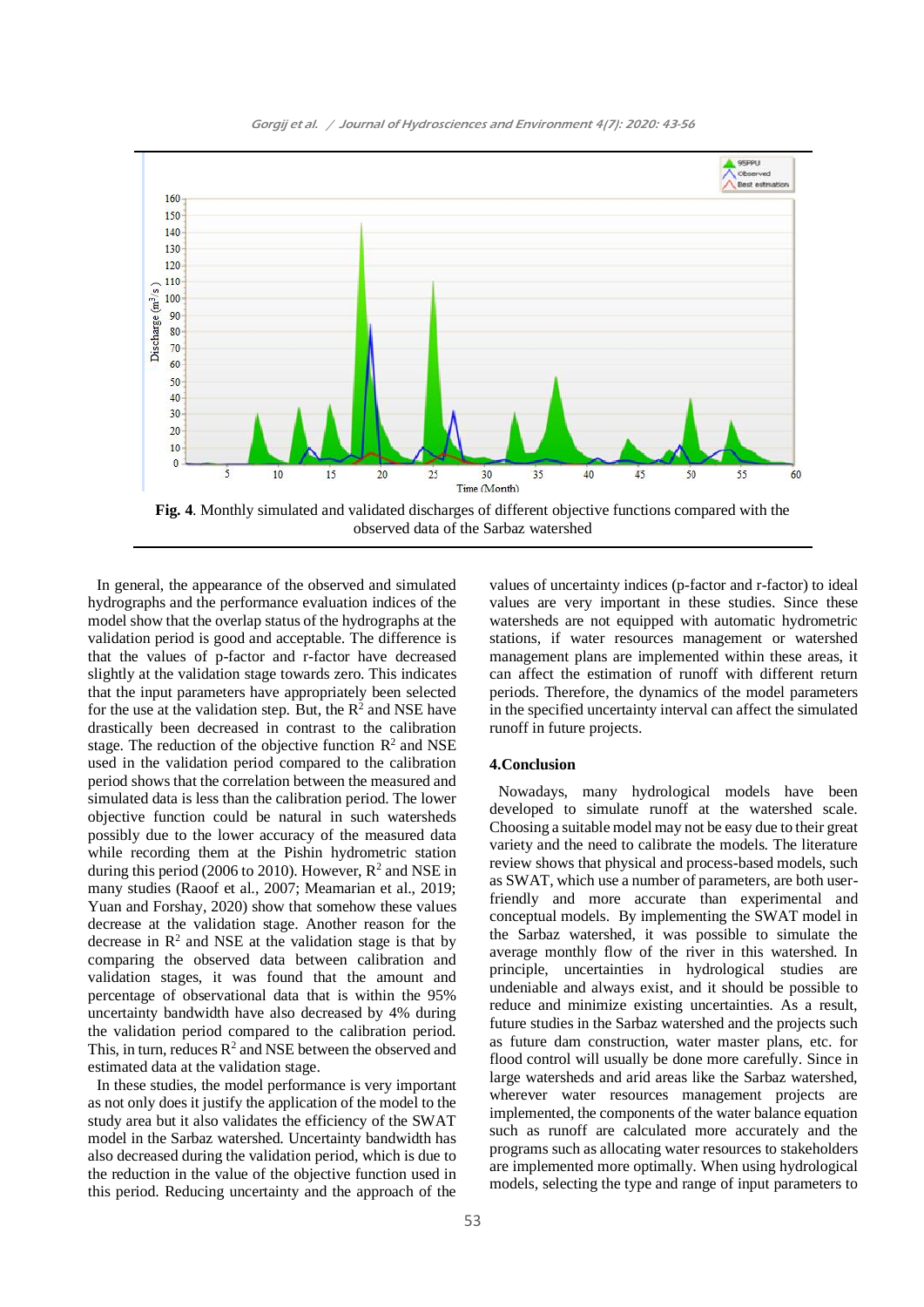the model is essential. Therefore, in this study, at the calibration stage, out of 20 input parameters that had high sensitivity, 10 parameters were first selected based on personal experience and the literature review. The choice of parameter type and range in addition to hydrological, geographical, and environmental characteristics of the watershed depends on their role, impact, and importance in creating the type of model output, which is specifically runoff (average monthly flow) in this study. Many of these input parameters, such as the SCS curve number for medium humidity conditions, baseflow alpha-factor (alpha parameter in return flow), effective hydraulic conductivity of the bed in the main channel, and the average available water capacity of the soil layer, had a significant effect on surface runoff (model output) in this study. They have also been used in many previous studies.

In this study, common evaluation indices such as p-factor, r-factor, NSE, and  $R^2$  were used to evaluate the efficiency of the calibration phase; and the calibration results of the average monthly discharge of the Sarbaz watershed during the statistical period of 1997-2005 were satisfactorily obtained in an acceptable manner.

Also, comparing the results of the present study with other similar studies shows that despite the challenges related to the input data for the studied watershed, the simulation accuracy is acceptable, and almost similar results were obtained by the other researchers. This implies that the SWAT model can be used by the users as a candidate model in the Sarbaz watershed and similar basins to simulate monthly runoff.

The research results also indicate that the SWAT model can simulate runoff in relatively large watersheds, such as the Sarbaz, which have complex and relatively heterogeneous conditions with appropriate accuracy. However, if the input data are used with appropriate accuracy in modeling and also sufficient accuracy is achieved in calibrating the model, the model will be more representative of the real conditions of the watershed. Finally, it can be stated with certainty that at the SWAT Check Error stage, all watershed conditions can be simulated if the average values of the water balance components during the simulation period correspond to real values, but if the flow data, whether observed or recorded in performing the calibration and validation step entered in SWAT-CUP software, are not in accordance with the hydrological realities of the basin or being measured with low accuracy, after running in this software, even with a constant uncertainty related to the parameters, it will be clear that they will not be within the band of 95% uncertainty. According to the optimal simulation of the model in the initial implementation phase of the SWAT model, it was found that in some months of the mentioned years, the discharge data is not accurate enough and does not correspond to the hydrological realities of the watershed, and the monthly flow was slightly overestimated in very short periods of time.

## **5.Acknowledgment**

We would like to thank and express our special gratitude to the staff of the Water organization of Sistan-va-Baluchistan for providing runoff data.

# **6.References**

- 1. Aalami, M., Abbasi, H., and Niksokhan, M. 2018." Comparison of two Calibration-Uncertainty Methods for Soil and Water Assessment Tool in Stream Flow and Total Suspended Solids Modeling," Journal of Water and Soil Science 28(3) : 53-64.[In Persian].
- 2. Abbaspour, K.C., Rouholahnejad, E., Vaghifi, S., Srinivasan, R., Yang, H. and Klove, B. 2015. "Acontinental-Scale hydrology and water quality model for Europe: calibration and uncertainty of a highresolution larg-scale SWAT model" Journal of Hydrology 524:733-752.
- 3. Abbaspour, K.C., Yang, J., Maximov, I., Siber, R., Bogner, K., Mieleitner, J., Zobrist, J.and Srinivasan, R. 2007. "Modeling hydrology and water quality in the prealpine thur watershed using SWAT" Journal of Hydrology 333: 413-430.
- 4. Akhavan S, Jodi Hameze Abad A. 2015 ."Simulation of Inflow to Urmia Lake Using SWAT Model". Journal of Water and Soil Science.; 19 (72) :23-34 .
- 5. Aghakhani, M., Nasrabadi, T., and Vafaei Nejad, A. 2019. "Hydrological Simulation of Taleqan Watershed Using SWAT" Journal of Environmental Science and Technology 21(9):147-159. [In Persian].
- 6. Akbarpour, A., Ghoochanian, E. 2019. "Assessment Scenarios of Water Resources Management in Arid Areas (Case Study: Biriand Plain, Iran)" Journal of Hydrosciences and Environment 3(6):52-62
- 7. Alansi A.W, Amin M.S.M, Abdul Halim G, Shafri H.Z.M., and Aimrun W. 2009. "Validation of SWAT model for stream flow simulation and forecasting in Upper Bernam humid tropical river basin, Malaysia" Hydrology and Earth System Sciences6: 7581–7609.
- 8. Arnold, J., Srinivasan, R., Muttiah, R. and Williams, J. 1998. "Larg area hydrologic modeling and assessment part I. Model Development1" Jornal of the American Water Resources Association 34(1): 73-89.
- 9. Arnold, J. G., Moriasi, D. N., Gassman, P. W., Abbaspour, K. C., White, M. J., Srinivasan, R., Santhi, C., Harmel, R. D., van Griensven, A., Van Liew, M. W., Kannan, N., and Jha, M. K. 2012. SWAT: Model use, Calibration, and Validation" American Society of Agricultural and Biological Engineers, Transactions of the ASABE55(4): 1491-1508.
- 10. Ang, R. and Oeurng, C. 2018. ''Simulating streamflow in an ungauged catchment of Tonlesap Lake Basin in Cambodia using Soil and Water Assessment Tool (SWAT) model''. Water Science, 32:1, 89-101,
- 11. Artimani,M. M. Zeinivand, H. Tahmasbipour, N. and Haghizadeh, A. 2017. " SWAT model Assessment to determine determination of water balance components of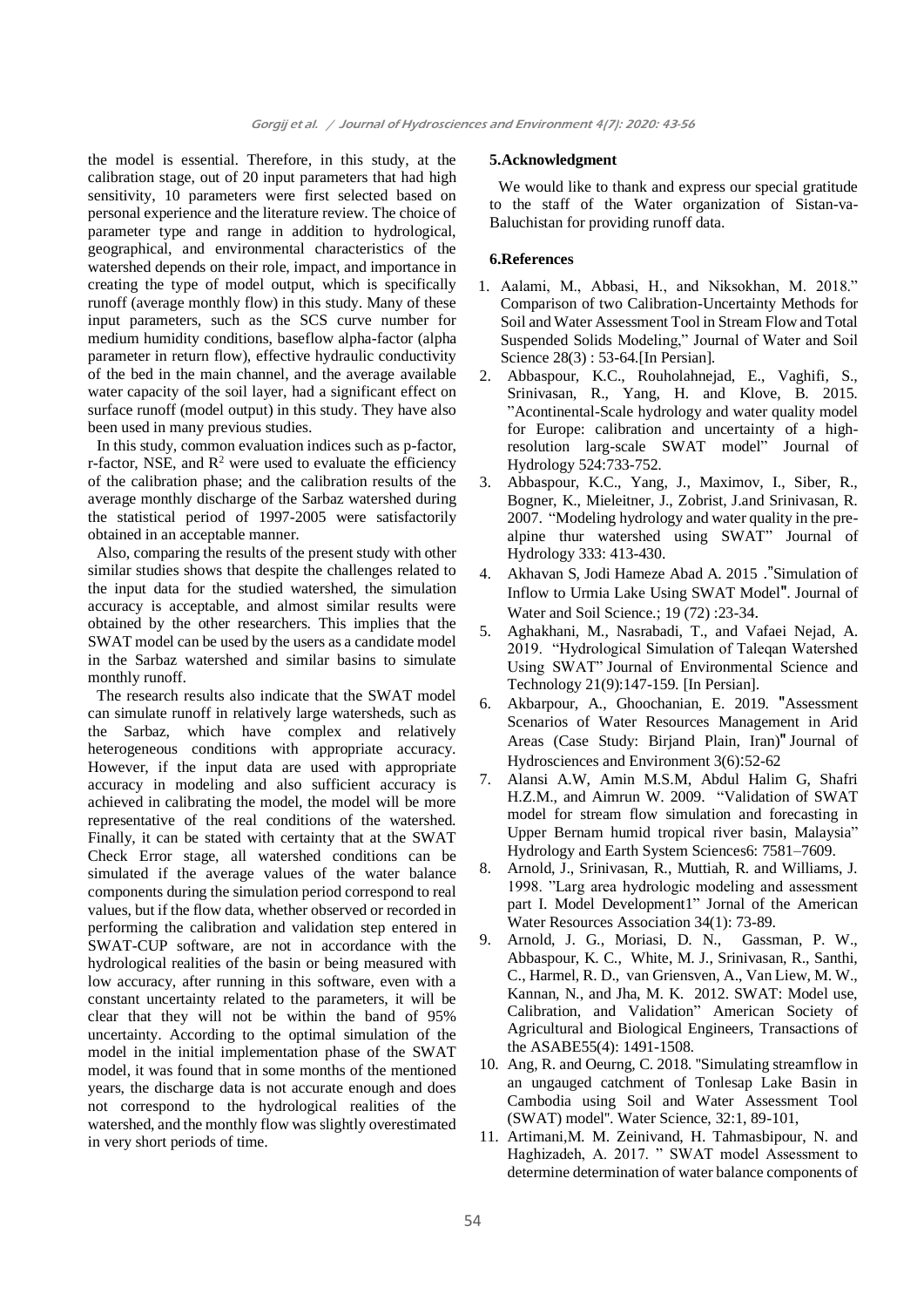Gamasiab basin" Journal of Rainwater Catchment Systems 5 (2: 51-64. [In Persian].

- 12. Basaltpour, A. A,. and Hosseinzadeh, N. 2016. "Theory and training step by step construction and implementation of SWAT model. Unpublished master thesis, Rafsenjan" Vali-e-Asr University of Rafsanjan.289 p. [In Persian].
- 13. Basirani, N,. Karimi, H,. Moghaddam Nia, A,. and Ebrahimi, H. 2015. "Optimization and Sensitivity Analysis of Parameters Affecting Sediment Load Based on SUFI2 Algorithm (Case Study: Doiraj River Watershed" Water and Soil Sciences (Agricultural Science and Technology and Natural Resources19(72):243- 253. [In Persian].
- 14. Bayat, M., Alizadeh, H., and Mojaradi, B. 2018. " Data Assimilation for Calibration-Prediction using SWAT Model" Iran-Water Resources Research 14(1):1-12. [In Persian].
- 15. Beven, K,. and Freer, J.  $\forall \cdot \cdot \cdot$ ." Equifinality, data assimilation, and uncertainty estimation in mechanistic modelling of complex environmental systems using the GLUE methodology" Journal of Hydrology 249 (1- 4):11-29.
- 16. Chantha, O., Sabine, S. and Jose-Miguel, S. 2011. "Assessment of Hydrology, Sediment and Particulate Organic Carbon Yield in a Large Agricultural Catchment Using the SWAT Model" Journal of Hydrology 401: 145-153.
- 17. Damadi, S. 2017. . "Flood hydrograph estimation and flood risk zoning using HEC-HMS and HEC-RAS models in Sarbaz river, Sistan and Baluchestan province"Unpublished Master Thesis in Watershed Management*,* Faculty of Water and Soil, Zabol University. 119 p.
- 18. Di Luzio, M. and Arnold, J.G. 2004. . "Formulation of a hybrid calibration approach for a physically based distributed model with NEXRAD data input" Journal of hydrology 298 (1-4: 136-154.
- 19. Du F., Tao L., Chen X., and Yao H. 2019. "Runoff Simulation Using SWAT Model in the Middle Reaches of the Dagu River Basin. In"Dong W., Lian Y., Zhang Y. (ed.) Sustainable Development of Water Resources and Hydraulic Engineering in China. Environmental Earth Sciences. Springer, Cham.
- 20. Green, Heber, W. and Ampt, G. 1911. . "Studies on Soil Phyics". The Journal of Agricultural Science 4(1):1-24.
- 21. Gholami, A., Shahedi, K., Habib Nejad Roshan, ., Wafakhah, M., and Soleimani, K. 2017. . "Evaluation of the efficiency of the SWAT semi-distributed model in river flow simulation (Case study of Mazar-e-Talar watershed)"Iranian Soil and Water Research (Agricultural Sciences) 48(3):463-476. [In Persian].
- 22. Hargreaves, G. H. and Samani, Z. A. 1985. "Reference crop evapotranspiration from temperature**"** Applied Engineering in Agriculture 1(2):96-99
- 23. Jafarzadeh, M. S., Rouhani, H., Salmani, H., and Fathabadi, A. 2016. "Reducing uncertainty in a semi distributed hydrological modeling within the GLUE

framework" Journal of Water and Soil Conservation 23(1):83-100. .[In Persian]

- 24. Jalavand, M., Dehvari, A. H., and Haqnazari, F. 2016. "The effect of land use change on sediment volume and runoff volume behind the Latian Dam using the SWAT model'' unpublished master thesis, University of Zabol, Zabol.
- 25. Judy Hamzehabad, A., Akhavan, S., Nozari, H., and Kadkhoda Hosseini, M. 2017. "Evaluation of SWAT and SVM Models to Simulate the Runoff of Lighvanchay River" Water and Soil Science, 26(4.1): 137-150. [In Persian].
- 26. Kavian, A., Namdar, M., Golshan, M., Bahri, M. 2017. "Hydrological modeling of Climate Changes Impact on flow discharge in Haraz River Basin" Journal of Natural Environmental Hazards, 6(12: 89-104.
- 27. Khosravian, M., Entezari, A., Baaghideh, M., Zandi, R. 2019. "Evaluating Physical Changes in Aquatic Zones and Their Relation with Precipitation in Fars Province" Journal of Hydrosciences and Environment, 3(6):24-31.
- 28. Lirong, S. and Jianyun, Z. 2012. ''Hydrological Response to Climate Change in Beijiang River basin Based on the SWAT model''. Journal of Procedia Engineering, 28: 241-245.
- 29. Meamarian, H,. Hosseini, S., and Meamarian, H. 2019. "Using SWAT and SWAT-CUP for hydrological simulation and uncertainty analysis in arid and semi-arid watersheds (Case study: Zoshk Watershed, Shandiz, Iran)" Rainwater catchment systems7(21):35-44. [In Persian].
- 30. Monteith, J. L. 1965. "Evaporation and environment"Symposia of the Society for Experimental Biology 19: 205-234.
- 31. Mostafazadeh, R., Esfandiyari Darabad, F., Mohammadirad, L., Haji, K. 2020. Quantitative Changes and Statistical Comparison of River Flow Hydrological Indicators after the Construction of Yamchi Dam, Ardabil, Iran. Environment and Water Engineering, 6(2), pp. 107-121.
- 32. Moriasi, D. N., Arnold, J. G., Van Liew, M. W., Bingner, R. L., Harmel, R. D. and Veith, T. L. 2007. "Model Evaluation Guidelines for Systematic Quantification of Accuracy in Watershed Simulations" Transactions of the ASABE 50(3):885-900.
- 33. Nasserabadi, F. Esmaali Oori, A. Akbari, H. and Rostamian, R. 2016. "River flow Simulation using SWAT Model (Case study: Ghareh Su River in Ardabil Province-Iran) " Journal of watershed management research 7 (13):59-50,
- 34. Nash, J.E. and J.V. Sutcliffe. 1970. "River Flow Forecasting Through Conceptual Models Part I- A Discussion of Principles" Journal of Hydrology, 10: 282-290.
- 35. Neitsch, S.L., Arnold J.D., Kiniry, J.R., and Williams, J.R. 2005. " Soil and water assessment tool documention" SWAT users manual. 494 P.